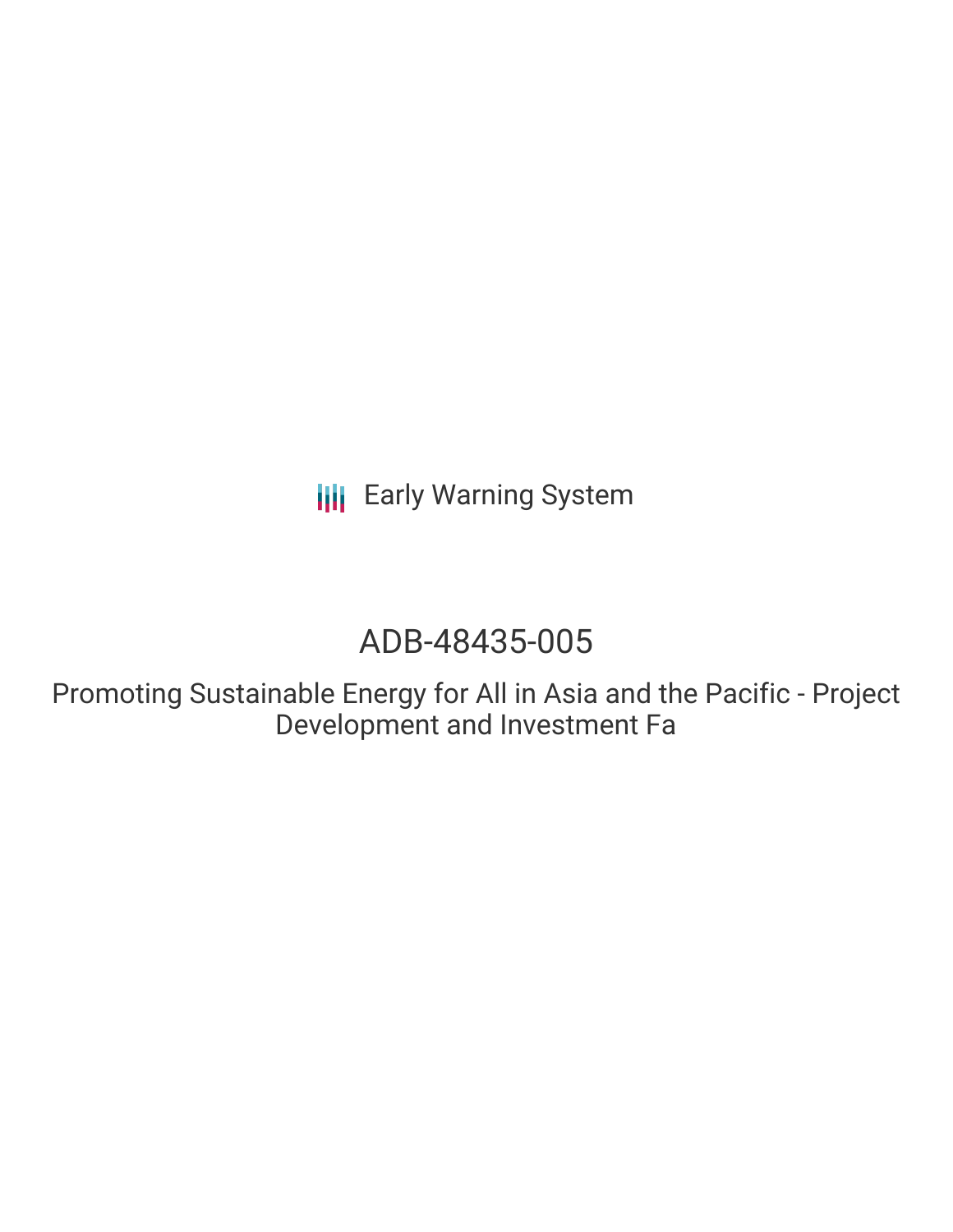

## **Quick Facts**

Fa

| <b>Financial Institutions</b>  | Asian Development Bank (ADB)  |
|--------------------------------|-------------------------------|
| <b>Status</b>                  | Active                        |
| <b>Bank Risk Rating</b>        |                               |
| <b>Voting Date</b>             | 2015-09-10                    |
| <b>Sectors</b>                 | Energy, Technical Cooperation |
| <b>Investment Type(s)</b>      | Grant                         |
| <b>Investment Amount (USD)</b> | \$1.04 million                |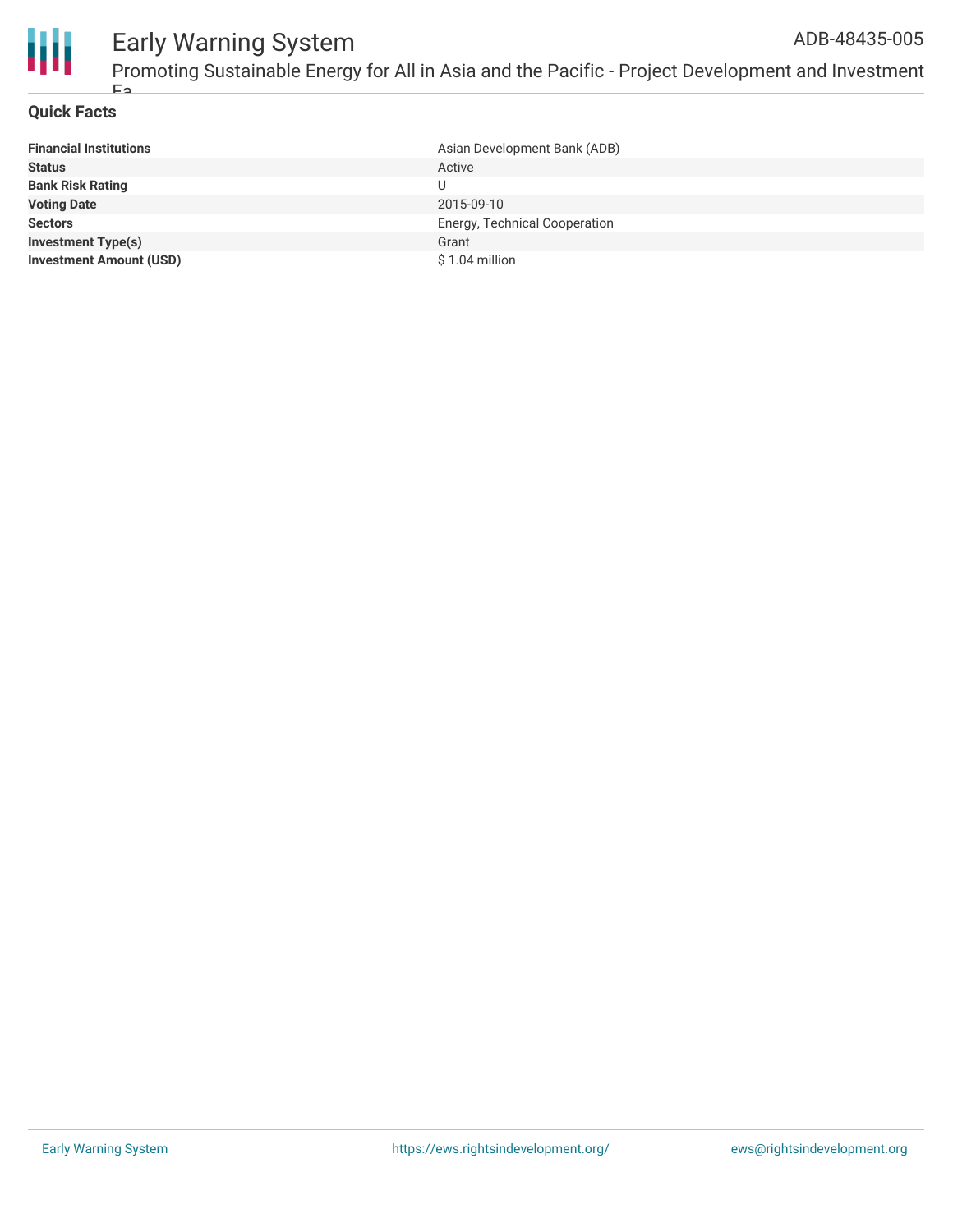

# **Project Description**

Fa

This project finances support for the promotion of renewable energy, energy efficiency and energy access in ADB's developing member countries, including targeted support for development of road maps, investment prospectuses, projects identification and development, investment facilitation, and information sharing.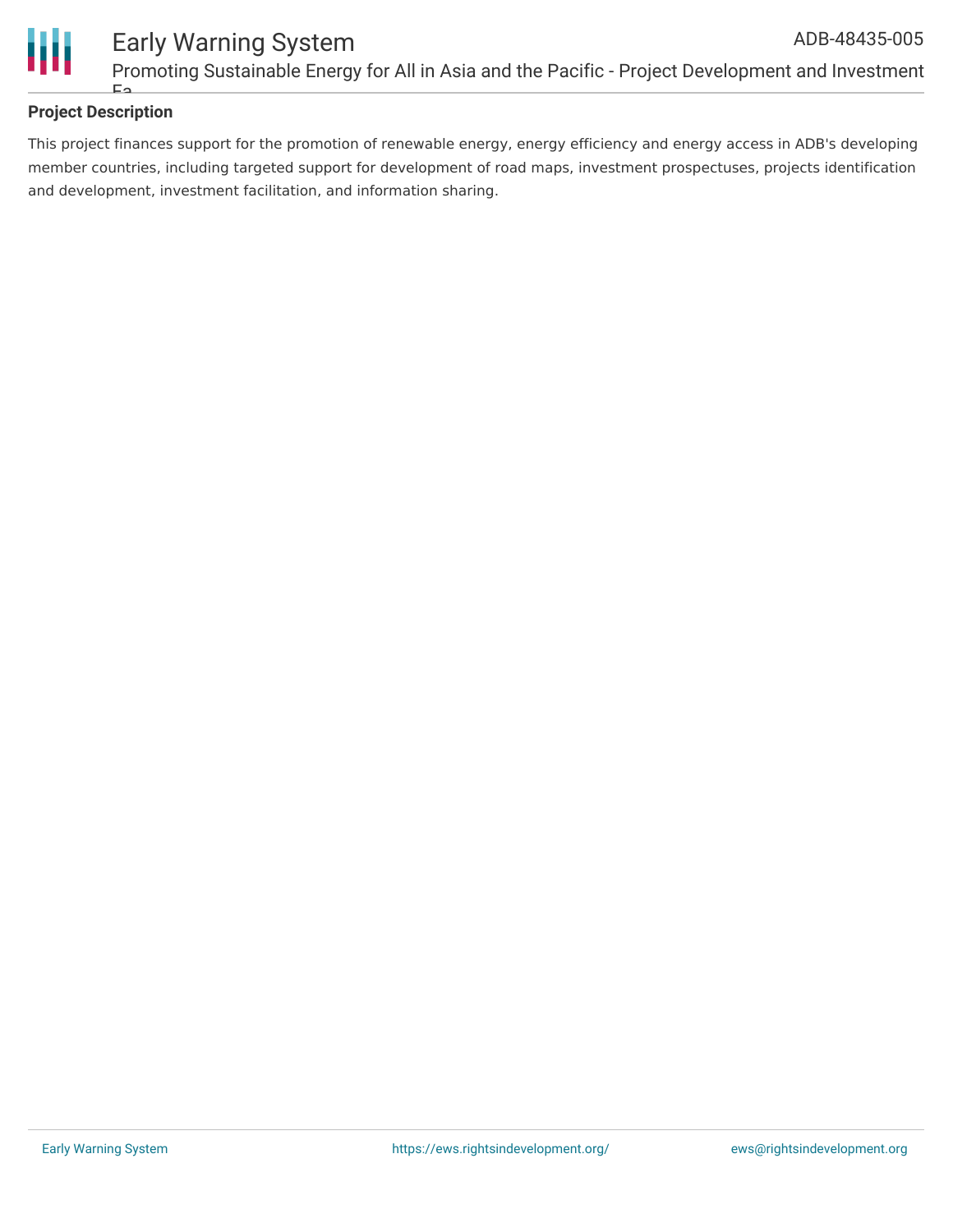

## **Investment Description** Fa

Asian Development Bank (ADB)

This project is funded by US\$ 0.74 million by the Government of Austria and US\$ 0. 30 million by the ADB's Strategic Climate Fund.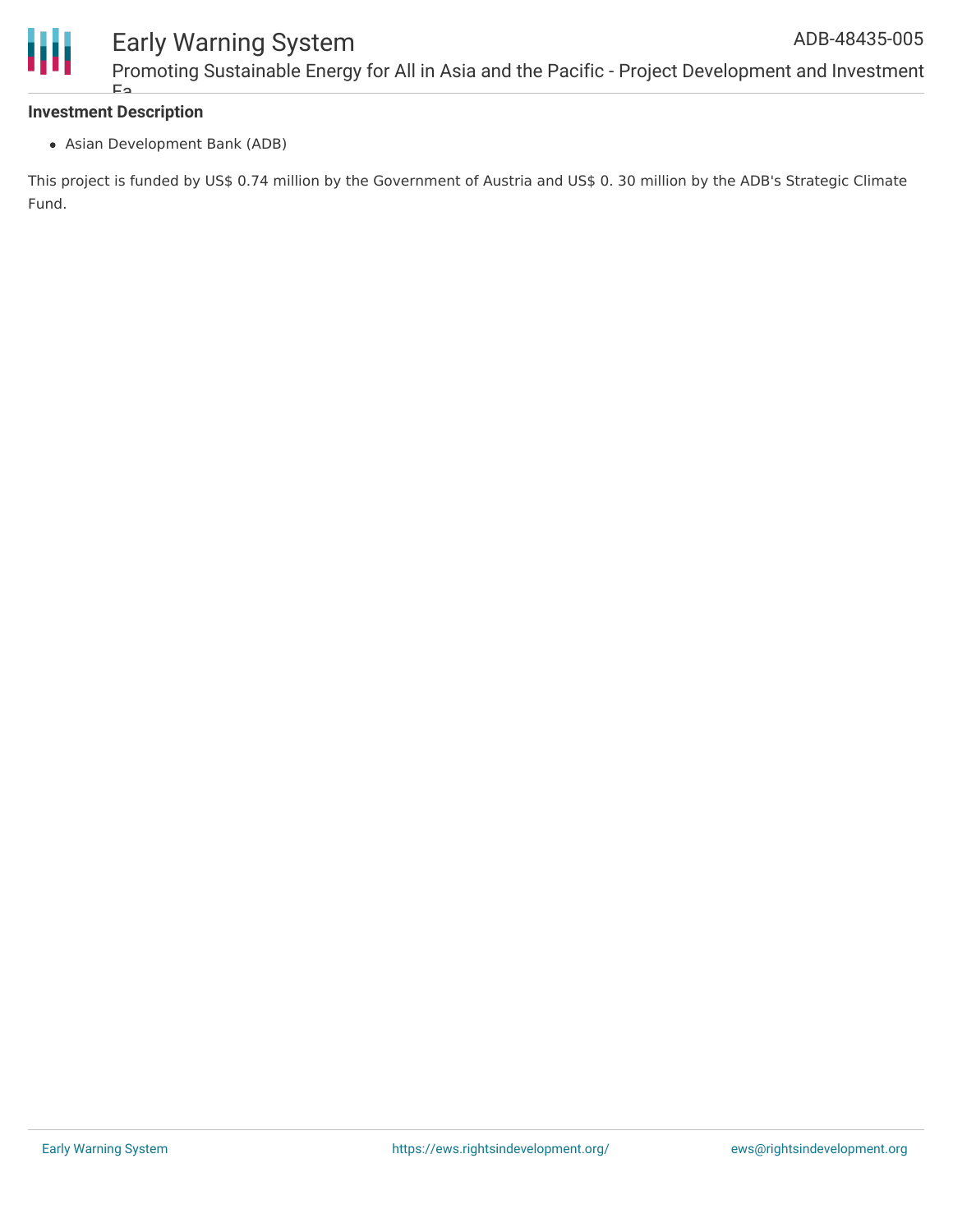

# **Contact Information**

\*No contacts available\*

 $E \sim$ 

#### ACCOUNTABILITY MECHANISM OF ADB

The Accountability Mechanism is an independent complaint mechanism and fact-finding body for people who believe they are likely to be, or have been, adversely affected by an Asian Development Bank-financed project. If you submit a complaint to the Accountability Mechanism, they may investigate to assess whether the Asian Development Bank is following its own policies and procedures for preventing harm to people or the environment. You can learn more about the Accountability Mechanism and how to file a complaint at: http://www.adb.org/site/accountability-mechanism/main